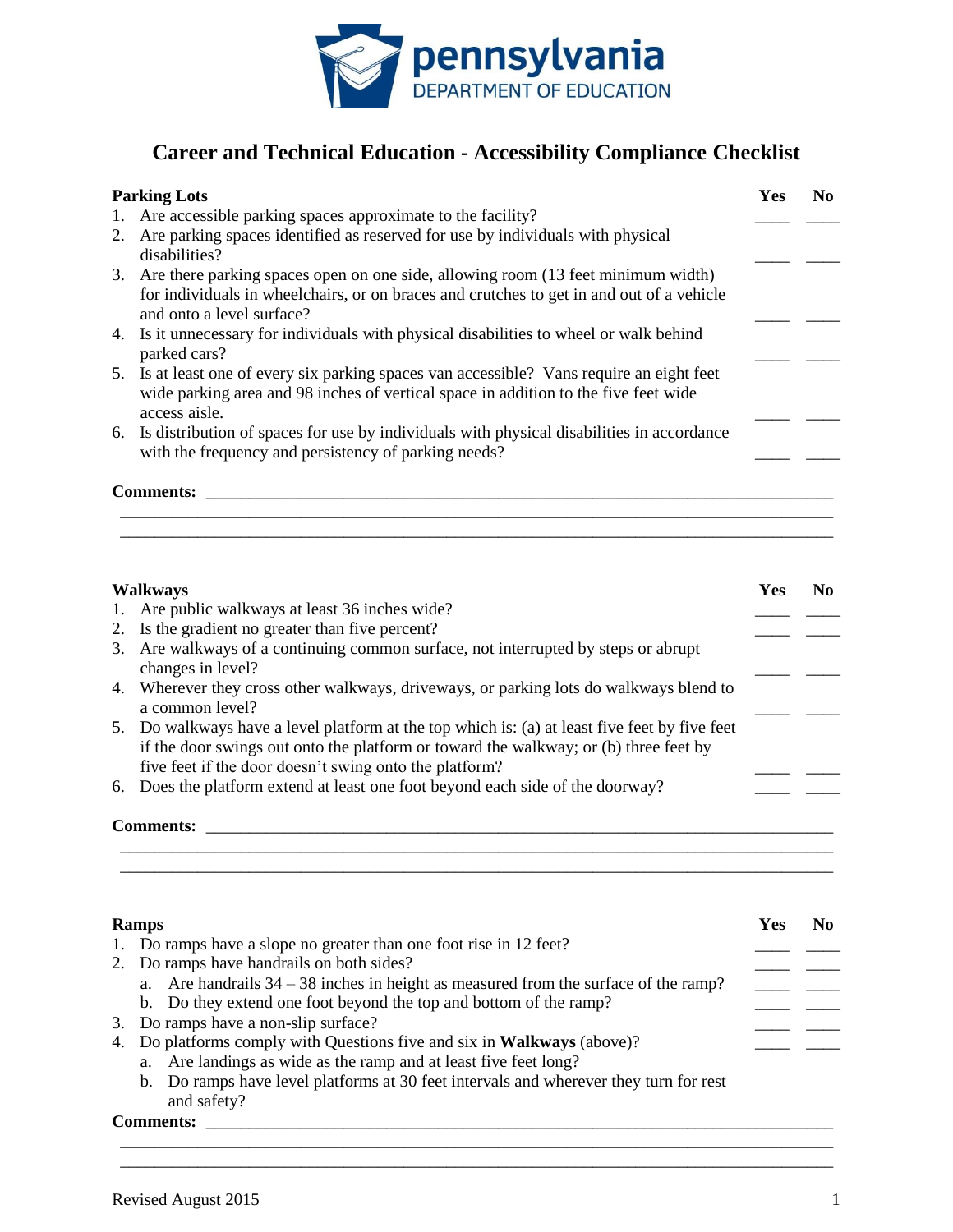|    | <b>Entrances/Exits</b>                                                                                                                                                                                          | Yes | N <sub>0</sub> |
|----|-----------------------------------------------------------------------------------------------------------------------------------------------------------------------------------------------------------------|-----|----------------|
| 1. | Is at least one primary entrance/exit to each building usable by individuals in<br>wheelchairs?                                                                                                                 |     |                |
| 2. | Is at least one entrance/exit usable by individuals in wheelchairs on a level to allow                                                                                                                          |     |                |
|    | elevator accessibility?                                                                                                                                                                                         |     |                |
|    | <b>Comments:</b><br><u> 1980 - Jan James James Barnett, amerikansk politik (d. 1980)</u>                                                                                                                        |     |                |
|    | <b>Controls</b>                                                                                                                                                                                                 | Yes | N <sub>0</sub> |
| 1. | Are switches and controls for light, heat, ventilation, window draperies, fire alarms,<br>and all similar controls of frequent or essential use, within the reach (48 inches) of<br>individuals in wheelchairs? |     |                |
|    |                                                                                                                                                                                                                 |     |                |
|    |                                                                                                                                                                                                                 |     |                |
|    | <b>Doors and Doorways</b>                                                                                                                                                                                       | Yes | N <sub>0</sub> |
|    | 1. Do doors have a clear opening of no less than 32 inches when open?                                                                                                                                           |     |                |
|    | 2. Are doors operable by a single effort? Note: Two-leaf doors are not usable by those<br>with disabilities unless they operate by single effort or unless one of the two leaves<br>meets the 32 inches width.  |     |                |
| 3. | Are the doors operable with pressure or strength, which could reasonably be expected                                                                                                                            |     |                |
|    | from an individual with a physical disability? (Interior maximum is five pounds of                                                                                                                              |     |                |
|    | force, there is no requirement for exterior doors.)                                                                                                                                                             |     |                |
| 4. | Is the floor on the inside and outside of each doorway level for a distance of five feet<br>from the door in the direction the door swings?                                                                     |     |                |
| 5. | Does the doorway platform extend one foot beyond each side of the door?                                                                                                                                         |     |                |
| 6. | Are sharp inclines and abrupt changes in level avoided at doorsills?                                                                                                                                            |     |                |
| 7. | Are the handicapped-accessible doors equipped with at least a three-second time delay<br>door closer?                                                                                                           |     |                |
|    | <b>Comments:</b> comments:                                                                                                                                                                                      |     |                |
|    | <b>Stairs and Steps</b>                                                                                                                                                                                         | Yes | N <sub>0</sub> |
|    | 1. Do steps avoid abrupt nosing?                                                                                                                                                                                |     |                |
|    | 2. Do stairs have handrails 34-38 inches high as measured from the tread at the face of<br>the riser?                                                                                                           |     |                |
|    | 3. Do stairs have handrails that extend at least 12 inches beyond the top and bottom steps<br>if feasible?                                                                                                      |     |                |
|    | 4. Do steps have risers seven inches or less?                                                                                                                                                                   |     |                |
|    |                                                                                                                                                                                                                 |     |                |
|    |                                                                                                                                                                                                                 |     |                |

\_\_\_\_\_\_\_\_\_\_\_\_\_\_\_\_\_\_\_\_\_\_\_\_\_\_\_\_\_\_\_\_\_\_\_\_\_\_\_\_\_\_\_\_\_\_\_\_\_\_\_\_\_\_\_\_\_\_\_\_\_\_\_\_\_\_\_\_\_\_\_\_\_\_\_\_\_\_\_\_\_\_\_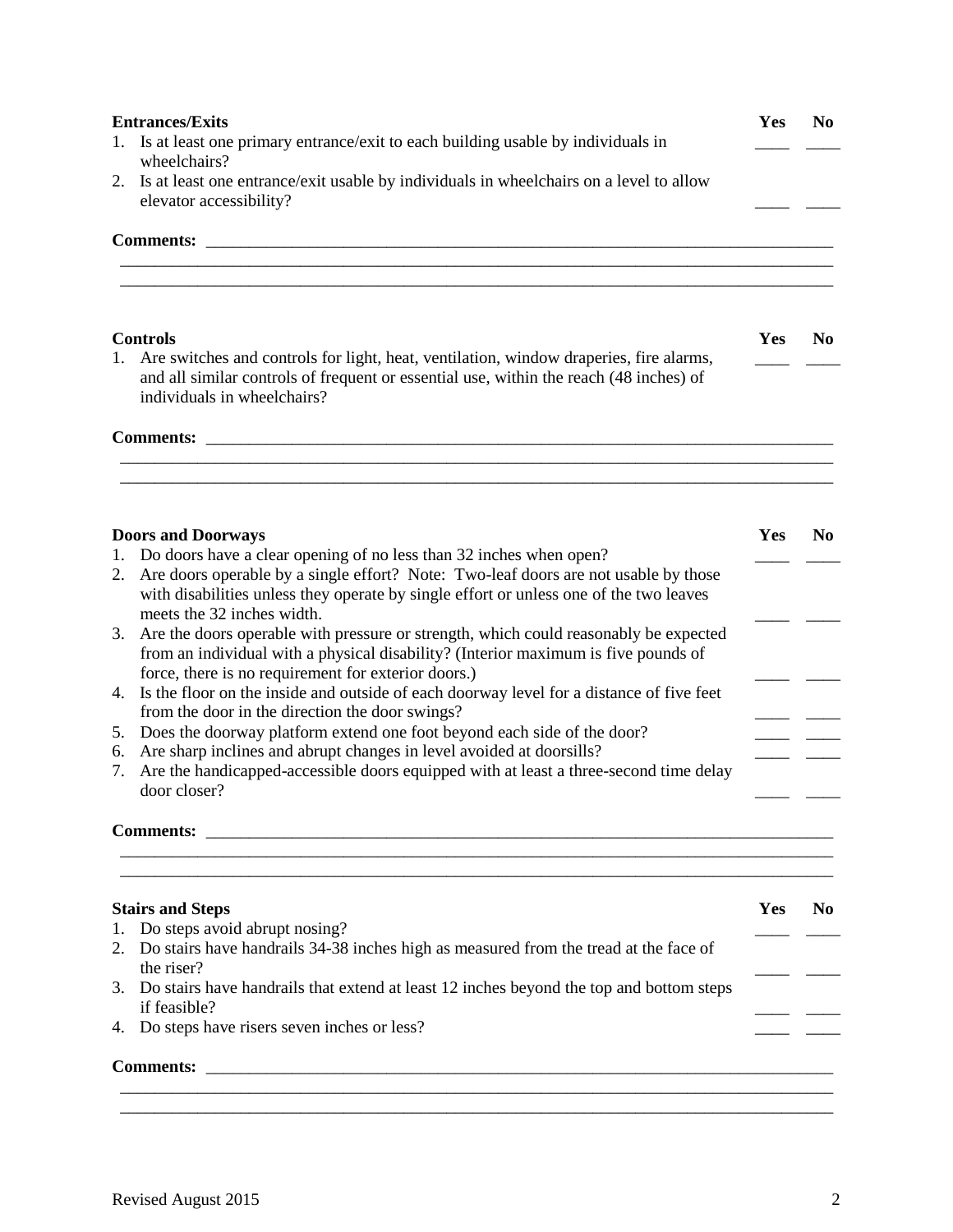| <b>Floors</b><br>1. Do floors have a non-slip surface? |                                                                       | <b>Yes</b> | N <sub>0</sub> |
|--------------------------------------------------------|-----------------------------------------------------------------------|------------|----------------|
|                                                        |                                                                       |            |                |
|                                                        | 2. Are floors on each story at a common level or connected by a ramp? |            |                |
|                                                        | <b>Comments:</b>                                                      |            |                |
|                                                        |                                                                       |            |                |

\_\_\_\_\_\_\_\_\_\_\_\_\_\_\_\_\_\_\_\_\_\_\_\_\_\_\_\_\_\_\_\_\_\_\_\_\_\_\_\_\_\_\_\_\_\_\_\_\_\_\_\_\_\_\_\_\_\_\_\_\_\_\_\_\_\_\_\_\_\_\_\_\_\_\_\_\_\_\_\_\_\_\_

|    | <b>Restrooms</b>                                                                        | Yes | N <sub>0</sub> |
|----|-----------------------------------------------------------------------------------------|-----|----------------|
| 1. | Are there an appropriate number of restrooms for each sex?                              |     |                |
| 2. | Are there an appropriate number of handicapped accessible restrooms for each sex?       |     |                |
| 3. | Do restrooms have a turning space 60 inches by 60 inches to allow traffic of            |     |                |
|    | individuals in wheelchairs?                                                             |     |                |
| 4. | Do the handicapped accessible restrooms have at least one toilet stall that:            |     |                |
|    | Is 60 inches wide?<br>a.                                                                |     |                |
|    | Is at least 56 inches (preferably 60 inches) deep?<br>b.                                |     |                |
|    | Has a door that is 32 inches wide and swings out?<br>$c_{\cdot}$                        |     |                |
|    | Has grab bars on the side and rear walls, 33-36 inches high and parallel to the<br>d.   |     |                |
|    | floor, one and one half inches in diameter, with one and one half inches clearance      |     |                |
|    | between rail and wall, fastened securely to the wall at the ends and center?            |     |                |
|    | The toilet seat is 17-19 inches from the floor?<br>e.                                   |     |                |
| 5. | Are sinks constructed to be usable by individuals in wheelchairs?                       |     |                |
| 6. | Are drain pipes and hot water pipes covered or insulated?                               |     |                |
| 7. | Is the height of some mirrors no higher than 40 inches and some shelves 40-48 inches?   |     |                |
| 8. | Do restrooms for men have wall-mounted urinals with the opening of the basin 17         |     |                |
|    | inches from the floor, or have floor mounted urinals that are level with the main floor |     |                |
|    | of the toilet room?                                                                     |     |                |
|    | 9. Do restrooms have dispensers mounted no higher than 48 inches from the floor?        |     |                |
|    | 10. What is the location of the toilet tissue dispenser?                                |     |                |
|    |                                                                                         |     |                |
|    | 11. Are racks, dispensers and disposal units conveniently located for all users (not    |     |                |
|    | protruding into walkways)?                                                              |     |                |
|    |                                                                                         |     |                |
|    | <b>Comments:</b>                                                                        |     |                |
|    |                                                                                         |     |                |
|    |                                                                                         |     |                |
|    |                                                                                         |     |                |
|    |                                                                                         |     |                |
|    | <b>Warning Signals</b>                                                                  | Yes | N <sub>0</sub> |
| 1. | Are audible warning signals accompanied by simultaneous visual signals for the          |     |                |
|    | benefit of those with hearing or sight disabilities?                                    |     |                |
|    |                                                                                         |     |                |
|    | <b>Comments:</b>                                                                        |     |                |

\_\_\_\_\_\_\_\_\_\_\_\_\_\_\_\_\_\_\_\_\_\_\_\_\_\_\_\_\_\_\_\_\_\_\_\_\_\_\_\_\_\_\_\_\_\_\_\_\_\_\_\_\_\_\_\_\_\_\_\_\_\_\_\_\_\_\_\_\_\_\_\_\_\_\_\_\_\_\_\_\_\_\_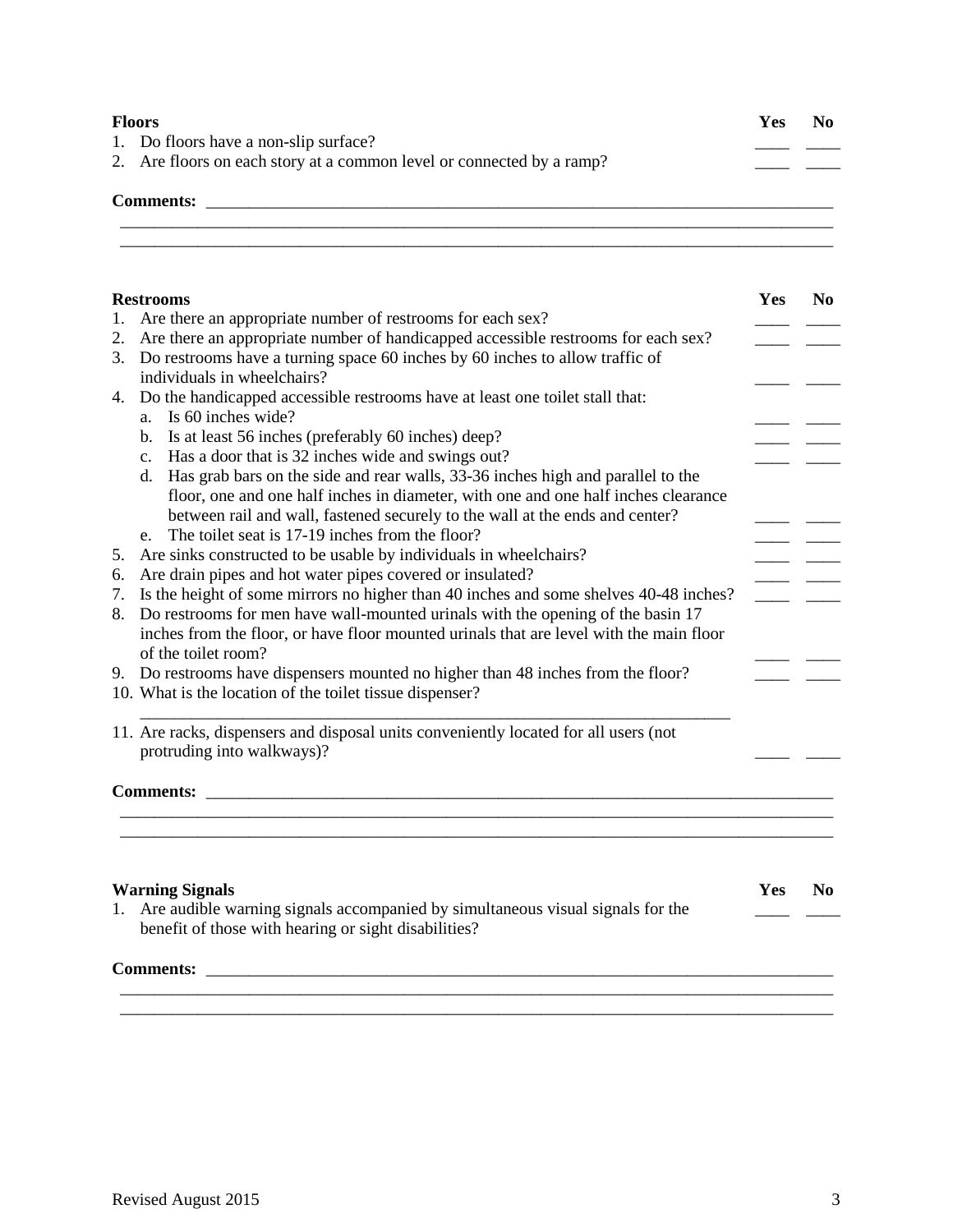| <b>Water Fountains</b> |                                                                                         | <b>Yes</b> |  |
|------------------------|-----------------------------------------------------------------------------------------|------------|--|
|                        | 1. Are there an appropriate number of water fountains?                                  |            |  |
|                        | 2. Are water fountains accessible to and usable by individuals with a physical handicap |            |  |
|                        | (spout 36 inches or less from floor)?                                                   |            |  |
|                        | 3. Do water fountains or coolers have an up-front spout and control?                    |            |  |
|                        | 4. Are water fountains hand operated?                                                   |            |  |
|                        | 5. Is there a 30 inches by 48 inches clear floor space in front of the fountain?        |            |  |
|                        | 6. Do the water fountains protrude into regular corridors or traffic ways?              |            |  |
|                        | <b>Comments:</b>                                                                        |            |  |

\_\_\_\_\_\_\_\_\_\_\_\_\_\_\_\_\_\_\_\_\_\_\_\_\_\_\_\_\_\_\_\_\_\_\_\_\_\_\_\_\_\_\_\_\_\_\_\_\_\_\_\_\_\_\_\_\_\_\_\_\_\_\_\_\_\_\_\_\_\_\_\_\_\_\_\_\_\_\_\_\_\_\_

\_\_\_\_\_\_\_\_\_\_\_\_\_\_\_\_\_\_\_\_\_\_\_\_\_\_\_\_\_\_\_\_\_\_\_\_\_\_\_\_\_\_\_\_\_\_\_\_\_\_\_\_\_\_\_\_\_\_\_\_\_\_\_\_\_\_\_\_\_\_\_\_\_\_\_\_\_\_\_\_\_\_\_

| <b>Elevators</b>                                                                                                         | Yes | No. |
|--------------------------------------------------------------------------------------------------------------------------|-----|-----|
| 1. If a building has multiple stories, are elevators available to and usable by individuals<br>with a physical handicap? |     |     |
| 2. Are elevator controls 15-48 inches from the floor?                                                                    |     |     |
| 3. Are elevator buttons labeled with raised (or indented) letters beside them (inside and<br>outside)?                   |     |     |
| 4. Are elevator buttons easy to push or touch sensitive?                                                                 |     |     |
| 5. Is the cab at least five feet by five feet or equivalent?                                                             |     |     |
| 6. Are there visible and audible signals?                                                                                |     |     |
| <b>Comments:</b>                                                                                                         |     |     |

\_\_\_\_\_\_\_\_\_\_\_\_\_\_\_\_\_\_\_\_\_\_\_\_\_\_\_\_\_\_\_\_\_\_\_\_\_\_\_\_\_\_\_\_\_\_\_\_\_\_\_\_\_\_\_\_\_\_\_\_\_\_\_\_\_\_\_\_\_\_\_\_\_\_\_\_\_\_\_\_\_\_\_

| <b>Identification</b>                                                                                                                                                                                    | Yes | No. |
|----------------------------------------------------------------------------------------------------------------------------------------------------------------------------------------------------------|-----|-----|
| 1. Are Braille raised or recessed letters or numbers used to identify rooms or offices?                                                                                                                  |     |     |
| 2. Is identification placed on the wall, to the right or left of a door?                                                                                                                                 |     |     |
| 3. Is identification at a height between 48 inches and 60 inches as measured from floor?                                                                                                                 |     |     |
| 4. Are doors not intended for normal use, which might prove dangerous if a blind person<br>were to exit or enter by them, made quickly identifiable to the touch by knurling the<br>door handle or knob? |     |     |
| <b>Comments:</b>                                                                                                                                                                                         |     |     |

\_\_\_\_\_\_\_\_\_\_\_\_\_\_\_\_\_\_\_\_\_\_\_\_\_\_\_\_\_\_\_\_\_\_\_\_\_\_\_\_\_\_\_\_\_\_\_\_\_\_\_\_\_\_\_\_\_\_\_\_\_\_\_\_\_\_\_\_\_\_\_\_\_\_\_\_\_\_\_\_\_\_\_ \_\_\_\_\_\_\_\_\_\_\_\_\_\_\_\_\_\_\_\_\_\_\_\_\_\_\_\_\_\_\_\_\_\_\_\_\_\_\_\_\_\_\_\_\_\_\_\_\_\_\_\_\_\_\_\_\_\_\_\_\_\_\_\_\_\_\_\_\_\_\_\_\_\_\_\_\_\_\_\_\_\_\_

|             | <b>Hazards</b>                                                                             | Yes |  |
|-------------|--------------------------------------------------------------------------------------------|-----|--|
| $1_{\cdot}$ | When manholes or access panels are open and in use, or when an open excavation             |     |  |
|             | exists on a site and close to normal pedestrian traffic, are barricades placed on all open |     |  |
|             | sides at least eight feet from the hazard, and warning devices installed?                  |     |  |
| 2.          | Are there any low-hanging door closers that remain within the opening of a doorway         |     |  |
|             | or protrude hazardously into regular corridors or traffic ways? (A minimum height of       |     |  |
|             | 78 inches is required.)                                                                    |     |  |
| 3.          | Are there any low-hanging signs, ceiling lights, fixtures or similar objects that protrude |     |  |
|             | into regular corridors or traffic ways? (A minimum height of 80 inches is required.)       |     |  |